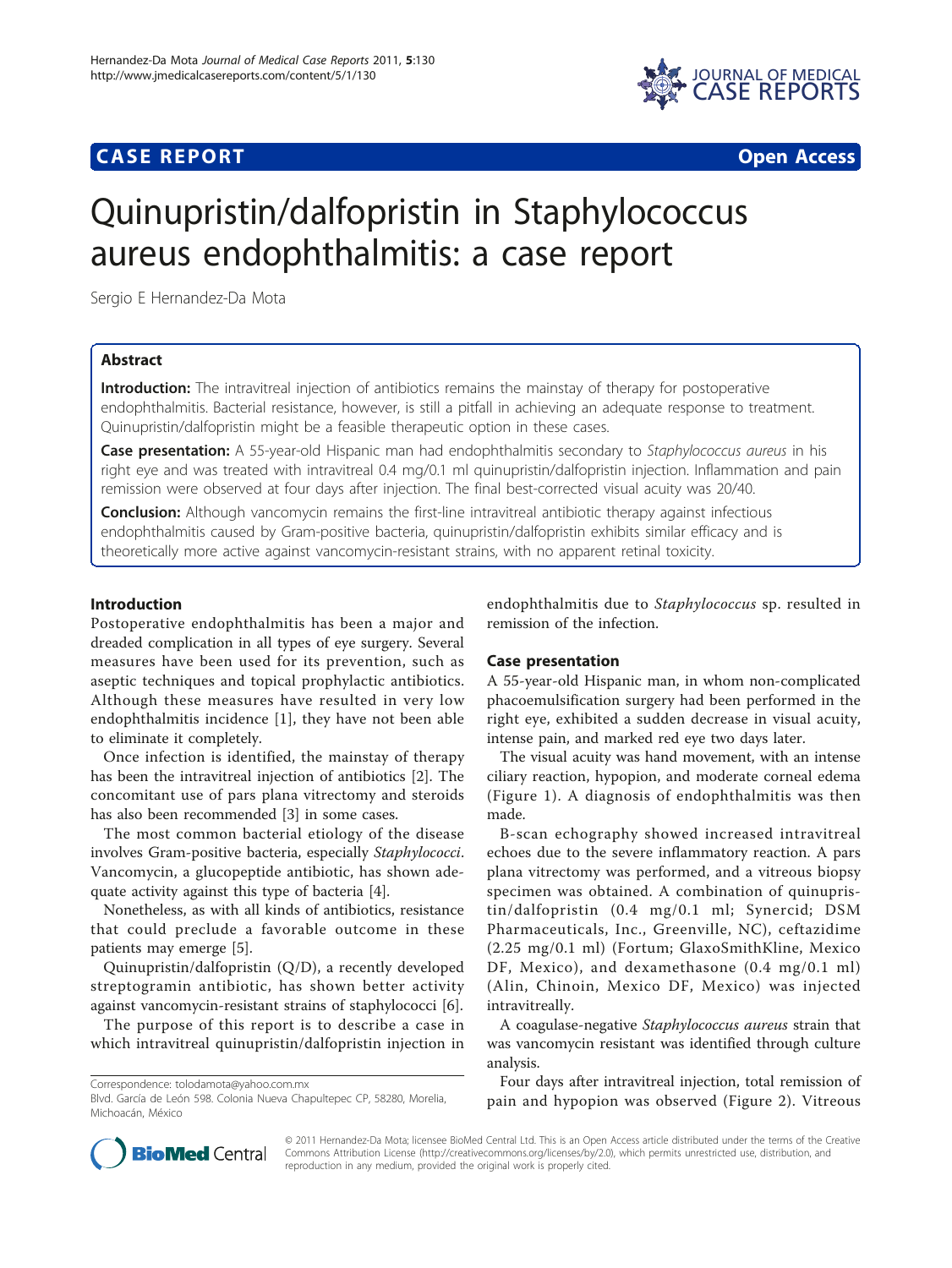<span id="page-1-0"></span>

hypopion, and corneal edema.

opacities had cleared at the two-month follow-up. The final best-corrected visual acuity was 20/40.

## Discussion

Infectious endophthalmitis treatment has evolved with time. The condition was a common complication in the pre-Listerian era and the cause of many disastrous outcomes in intraocular surgery.

Now, although uncommon, endophthalmitis remains one of the most feared complications of intraocular surgery [[1\]](#page-2-0). The gold standard of treatment has been the intravitreal administration [\[2\]](#page-2-0) of antibiotics over topical, subconjunctival, or systemic routes.

Several modifications have been made to the combination of antibiotics given intravitreally before the causative agent is known. These modifications are mainly



Figure 2 Hypopion and inflammation remission 4 days after intravitreal antibiotic injection.

based on retinal toxicity and bacterial susceptibility to different antibiotics. The combination of antibiotics that is currently preferred empirically includes vancomycin and ceftazidime.

Vancomycin is a glucopeptide antibiotic that is active against Gram-positive bacteria [\[4](#page-2-0)]. Ceftazidime, a thirdgeneration cephalosporine, is active against Gram-negative bacteria, especially enterobacteria.

Although vancomycin has not been overused and is reserved as a third-line antibiotic against serious infections (for example, sepsis), certain staphylococci strains have developed resistance [\[5](#page-2-0)]. This could be a potential source of therapeutic failure in some cases of endophthalmitis.

Q/D is a combination of two streptogramins: quinupristin (a B streptogramin) and dalfopristin (an A streptogramin) at a 30:70 ratio, respectively. The combination acts as a rapid bactericide, except for its action against Enterococcus faecium, which is less. The combination has a prolonged antibiotic effect (up to 10 hours) for Staphylococcus aureus compared with other antibiotics. Its spectrum of coverage includes Grampositive cocci, including strains that are resistant to other antibiotics. Methicillin-sensitive and resistant strains of Staphylococcus aureus are also covered by Q/D.

The minimal inhibitory concentrations are 1 mg/ml or less. To the best of our knowledge, no reports of ocular toxicity exist [[6\]](#page-2-0). Given this excellent anti-staphylococcal profile, the absence of ocular toxicity reports, the prolonged antibacterial effects, and the fact that no vancomycin was available at the time, we decided to treat the patient with the antibiotic combination described. Q/D, conversely, is a more recent antibiotic, which, theoretically, is less likely to induce the development of resistant strains than is vancomycin. The pharmacokinetics and pharmacodynamics of intravitreal Q/D have not yet been studied.

Our patient exhibited an adequate response to the use of intravitreal Q/D that was documented four days after injection. This response is similar to that shown to vancomycin. Notably, the use of the combination carries with it the potential advantage that we could be fighting strains that are resistant to vancomycin. Moreover, a synergistic effect of the vancomycin-quinupristin/dalfopristin combination has been documented against some Gram-positive bacteria [\[7](#page-2-0)]. We believe that the favorable outcome in our patient was achieved, in order of decreasing importance, by the following factors: 1) Q/D; 2) vitrectomy, which removed infected vitreous strands; and 3) dexamethasone, which limited the severity of inflammation. Ceftazidime affects mainly Gram-negative bacteria, so it probably did not play an important role in controlling the infection process.